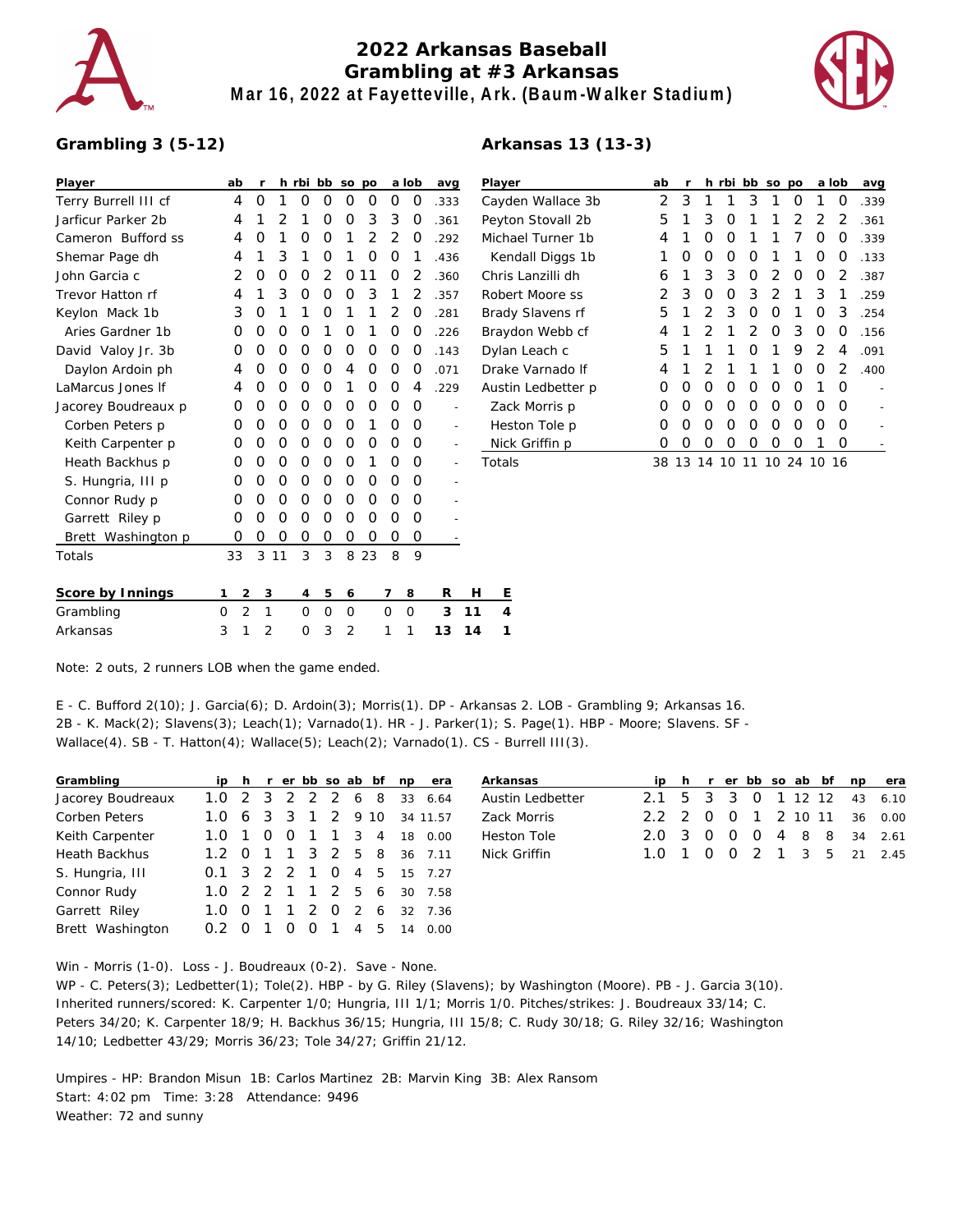



| Score by Innings |  |  |  |  | 1 2 3 4 5 6 7 8 R H E   |  |
|------------------|--|--|--|--|-------------------------|--|
| Grambling        |  |  |  |  | 0 2 1 0 0 0 0 0 3 11 4  |  |
| Arkansas         |  |  |  |  | 3 1 2 0 3 2 1 1 13 14 1 |  |

Grambling starters: 3/cf Burrell III; 7/2b J. Parker; 6/ss C. Bufford; 15/dh S. Page; 35/c J. Garcia; 5/rf T. Hatton; 25/1b K. Mack; 27/3b Valoy Jr.; 11/lf L. Jones; 31/p J. Boudreaux; Arkansas starters: 7/3b Wallace; 10/2b Stovall; 12/1b Turner; 18/dh Lanzilli; 1/ss Moore; 17/rf Slavens; 24/cf Webb; 15/c Leach; 9/lf

Varnado; 29/p Ledbetter;

Grambling 1st - Burrell III lined out to 2b (0-0). J. Parker grounded out to p (0-1 K). C. Bufford grounded out to 3b (0-1 K). 0 runs, 0 hits, 0 errors, 0 LOB.

Arkansas 1st - Wallace walked (3-0 BBBB). Stovall singled to left field (1-1 KB); Wallace advanced to second. Turner reached on a fielder's choice (2-0 BB); Stovall out at second 2b to ss; Wallace advanced to third. Lanzilli struck out swinging (3-2 KBBSBS). Moore advanced to third on an error by c. Stovall struck out looking (2-2 doubled to third base, 2 RBI (2-2 BBSS); Moore advanced to third; BK); Slavens advanced to third; Moore scored, unearned. Leach struck out swinging (3-2 BKBBKS). 3 runs, 2 hits, 1 error, 2 LOB.

Grambling 2nd - S. Page homered to right field, RBI (3-2 FBKBB). J. Garcia grounded out to ss (1-1 BF). T. Hatton singled to right field (1-1 FB). K. Mack doubled to left center, RBI (3-2 BBBKK); T. Grambling 6th - Tole to p for Morris. T. Hatton singled through the Hatton scored. D. Ardoin pinch hit for Valoy Jr.. D. Ardoin struck out swinging (2-2 BKBSS). K. Mack advanced to third on a wild pitch. L. Jones flied out to cf (1-2 KBF). 2 runs, 3 hits, 0 errors, 1 LOB.

Arkansas 2nd - D. Ardoin to 3b. C. Peters to p for J. Boudreaux. Varnado struck out swinging (1-2 BFKS). Wallace singled to right field (1-1 KB). Stovall singled to center field (1-1 KB); Wallace advanced to second. Stovall advanced to second on a wild pitch; Wallace advanced to third on a wild pitch. Turner walked (3-1 BBBKB). Lanzilli singled to third base, RBI (0-1 K); Turner advanced to second; Stovall advanced to third; Wallace scored. Moore struck out looking (2-2 FBBKFK). Slavens out at first 1b to p Grambling 7th - Diggs to 1b for Turner. Burrell III singled to left (0-0). 1 run, 3 hits, 0 errors, 3 LOB.

Grambling 3rd - Burrell III flied out to cf (1-1 BK). J. Parker homered to left field, RBI (2-2 FSBFB). C. Bufford singled up the middle (0-1 S). Morris to p for Ledbetter. S. Page singled to second base (1-1 KB); C. Bufford advanced to second. J. Garcia walked (3-1 BBSBB); S. Page advanced to second; C. Bufford adva**Adeah**sas 7th - G. Riley to p for C. Rudy. A. Gardner to 1b for K. to third. T. Hatton grounded into double play 2b to ss to 1b (0-0); J. Garcia out on the play. 1 run, 3 hits, 0 errors, 2 LOB.

Arkansas 3rd - Webb singled, bunt (0-0). Leach doubled down the lf line, RBI (2-0 BB); Webb scored. Leach stole third. Varnado singled fouled out to rf, SF, RBI (2-2 BBFF); Slavens scored. Stovall lined to left field, RBI (3-2 BBKBK); Leach scored. K. Carpenter to p for C. Peters. Varnado stole second. Wallace walked (3-1 BBKBB). Stovall singled to right field (0-2 KF); Wallace advanced to second; Varnado advanced to third, out at home rf to c. Turner reached on a fielder's choice (2-1 BBK); Stovall out at second ss to 2b; Wallace advanced to third. Lanzilli struck out looking (3-2 SBKBBK). 2 runs, 4 hits, 0 errors, 2 LOB.

Grambling 4th - K. Mack flied out to rf (0-2 FK). D. Ardoin struck runs, 0 hits, 0 errors, 0 LOB.

Arkansas 4th - H. Backhus to p for K. Carpenter. Moore walked (3-2 BKBSBB). Slavens lined out to rf (2-1 BFB). Webb walked (3-1 BBBKB); Moore advanced to second. Leach out at first 1b to p (3-2 BBBKK); Webb advanced to second; Moore advanced to third. Varnado popped up to 2b (0-0). 0 runs, 0 hits, 0 errors, 2 LOB.

Grambling 5th - Burrell III grounded out to ss (0-0). J. Parker grounded out to 2b (1-1 BK). C. Bufford reached on an error by p (3-1 BBBK). S. Page singled to right field (2-2 KKBBF); C. Bufford advanced to second. J. Garcia grounded out to 1b unassisted (0-0). 0 runs, 1 hit, 1 error, 2 LOB.

intentionally walked (3-0 BBB); Turner advanced to second. Slavens BKBFK). Turner struck out swinging (2-2 BBFKS). Hungria, III to p Turner scored; Wallace scored. Webb reached on an error by ss (1-1 Wallace scored. Moore walked (3-2 KBBBKB); Lanzilli advanced to Arkansas 5th - Wallace walked (3-0 BBBB). Wallace stole second, for H. Backhus. Lanzilli singled through the left side, RBI (0-0); second. Slavens singled to right field, RBI (1-0 B); Moore advanced to third; Lanzilli scored. Webb singled through the right side, RBI (0-1 K); Slavens advanced to second; Moore scored. Leach grounded out to 2b (2-1 BKB). 3 runs, 3 hits, 1 error, 2 LOB.

> right side (0-2 KS). K. Mack struck out swinging (0-2 KFFS); T. Hatton stole second. D. Ardoin struck out swinging (0-2 KFFS). L. Jones flied out to cf (0-0). 0 runs, 1 hit, 0 errors, 1 LOB.

Arkansas 6th - C. Rudy to p for Hungria, III. Varnado doubled up the middle (0-1 K). Wallace struck out looking (2-2 BKKFBFK). Varnado advanced to third on a passed ball. Stovall walked (3-2 KBSBBB). Stovall advanced to second on a passed ball; Varnado scored on a passed ball. Turner lined out to 2b (3-2 BBKSB). Lanzilli singled to right field, RBI (0-1 F); Stovall scored, unearned. Moore struck out swinging (3-2 KBBBKFS). 2 runs, 2 hits, 0 errors, 1 LOB.

 field (0-1 K). Burrell III out at second c to 2b, caught stealing. J. Parker singled to center field (3-2 BBKFB). J. Parker advanced to second on a wild pitch. C. Bufford struck out swinging (3-2 KFFBFFBFBS). S. Page struck out swinging (1-2 KBKS). 0 runs, 2 hits, 0 errors, 1 LOB.

Mack. Slavens hit by pitch (1-2 FBSF). Webb walked (3-2 FBBBSB); Slavens advanced to second. Leach reached on a fielder's choice (2-1 BKB); Webb out at second 2b to ss; Slavens advanced to third. Varnado walked (3-2 KBBSFBB); Leach advanced to second. Wallace out to rf (2-2 BFKB). 1 run, 0 hits, 0 errors, 2 LOB.

Grambling 8th - Griffin to p for Tole. J. Garcia walked (3-2 BBKFBB). T. Hatton singled to left field (0-1 S); J. Garcia advanced to second. A. Gardner walked (3-2 BKBBKB); T. Hatton advanced to second; J. Garcia advanced to third. D. Ardoin struck out looking (0-2 KKFK). L. Jones grounded into double play p to c to 1b (1-1 BS); J. Garcia out on the play. 0 runs, 1 hit, 0 errors, 2 LOB.

 out looking (0-2 SFK). L. Jones struck out swinging (2-2 KBFBS). 0 Arkansas 8th - Washington to p for G. Riley. Diggs struck out looking (0-2 KFK). Lanzilli grounded out to ss (2-1 BBF). Moore hit by